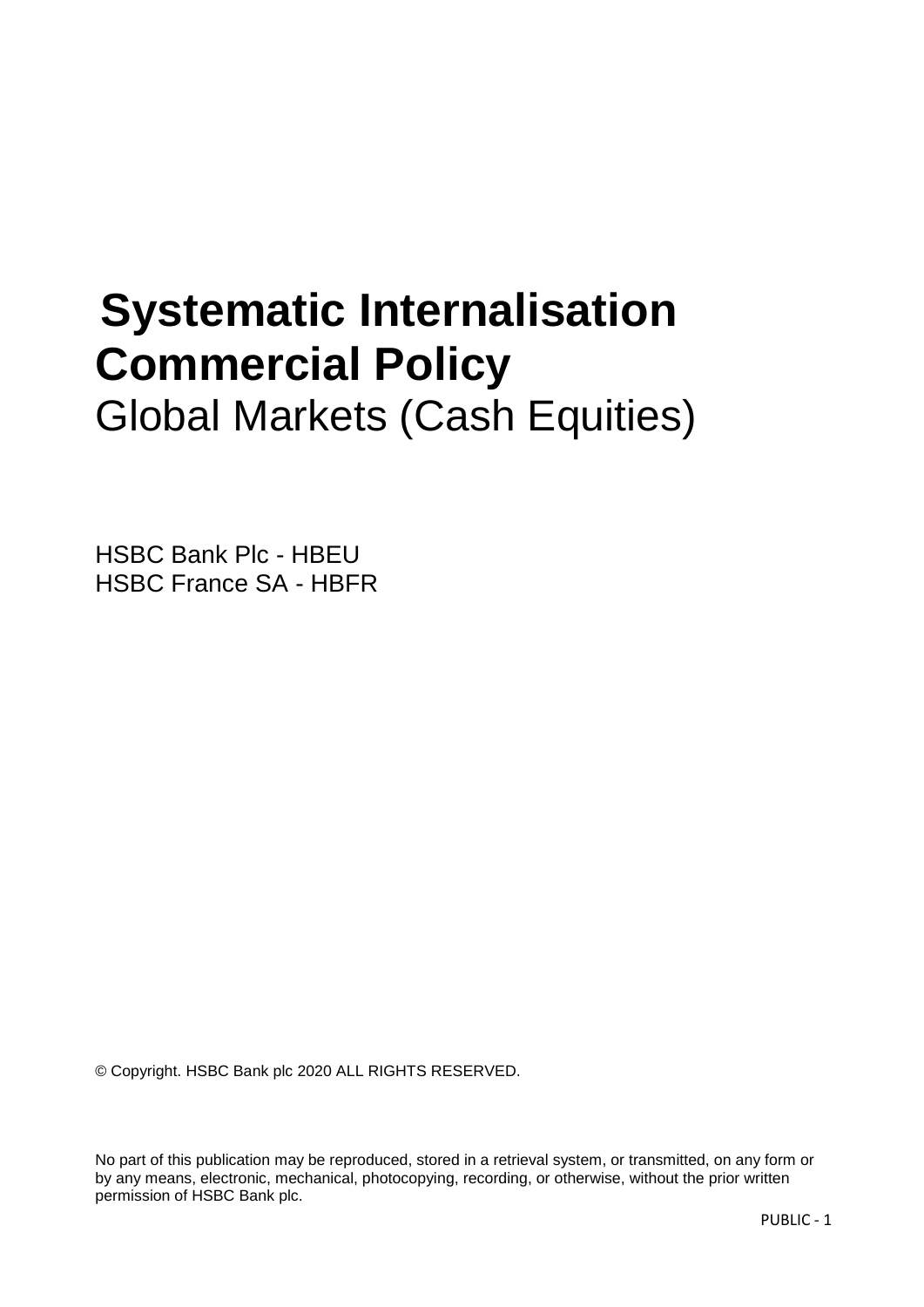# Systematic Internalisation

# **Introduction**

#### **Scope**

This Guidance is applicable to Equities in respect of its activities as systematic internaliser (**SI**) for equity like financial instruments.

# **Equity like financial instruments**

This term has the meaning given to it in MiFID II and refers to:

- shares
- depositary receipts
- Exchange Traded Funds (**ETFs**)
- **•** certificates
- other similar financial instruments traded on a trading venue

In this Guidance, we refer to these financial instruments collectively as **Shares**.

# **Systematic Internalisation**

#### **Price quotes**

- We publish continuous two-way firm price quotes for those Shares for which there is a liquid market as deemed by ESMA.
- Where there is not a liquid market, we disclose those price quotes to our clients upon request.

#### **Publication**

We publish our price quotes to BATS APA for HBEU / CBOE Europe N.V. APA for HBFR, where they will be visible to anyone with market data facilities to receive those data.

#### **Timing**

We publish our price quotes daily during the continuous order book phase of the primary exchanges normal market hours.

#### **Availability**

We make these price quotes available to our clients who are Eligible Counterparties or Professional Clients. The quotes are not available to Retail Clients.

# **Commitment**

We are prepared to execute, at the quoted price at the time of reception of the order, with any client respectively of HBEU or HBFR and who contacts us for that purpose.